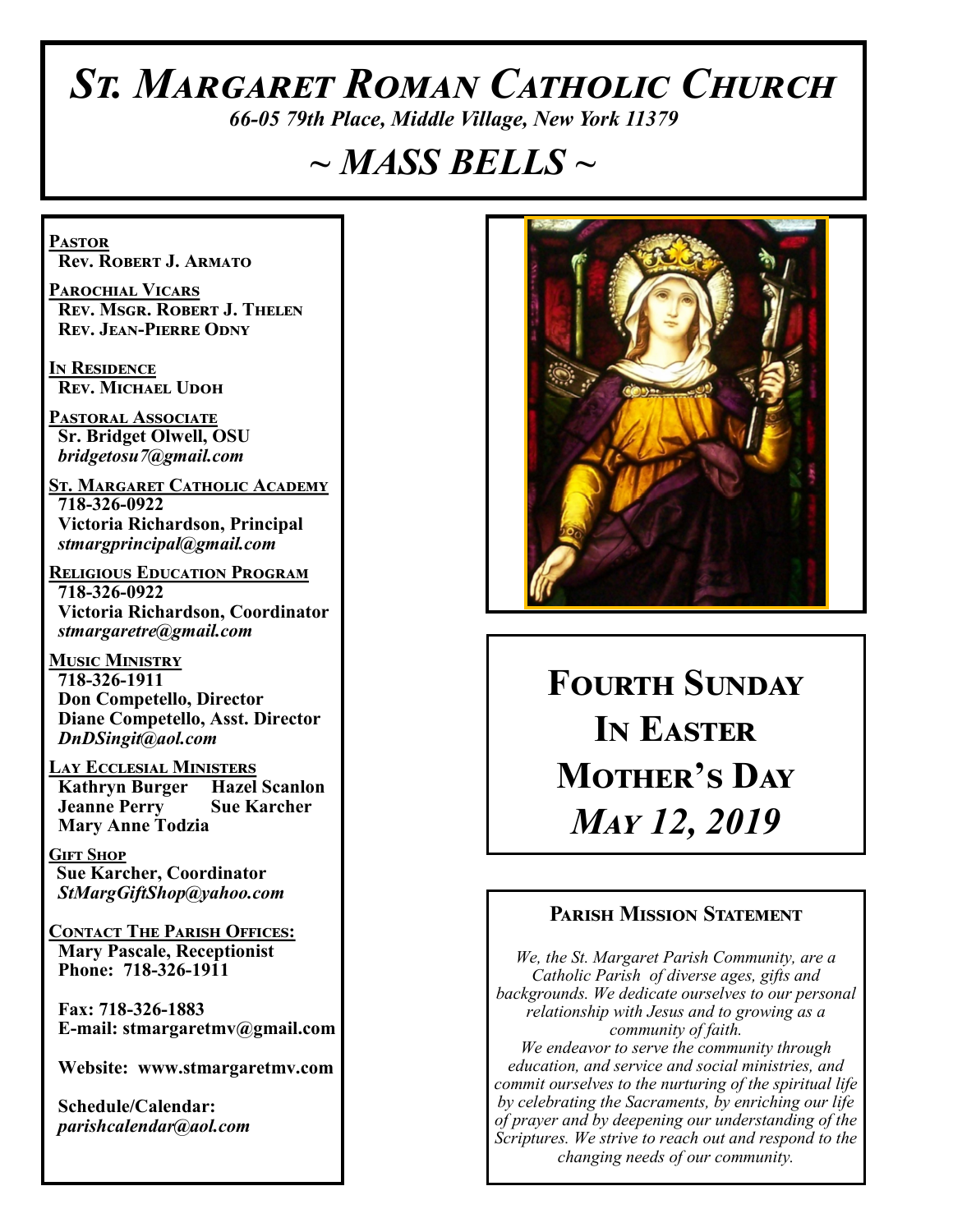## *MASSES FOR THE WEEK*

| SUN.<br>7:30<br>9:00  | <b>MAY 12 FOURTH SUNDAY IN EASTER/</b><br><b>MOTHER'S DAY</b><br>Virginia Congemi<br>In honore per la Madonna Di Fatima e in<br>memoria di Benedetto Barretta e Famiglia e<br>Francesca, Giuseppe e Salvatore<br>Casabianca/Vincenza Palmeri/Maria Ciaccio/<br>Girolama Curotolo/Daniele Bussa/Rosaria,<br>Rosario e Nunzio Taormina/Antonina<br>Catalano/Maria Curatolo/Maria DiSalvo/<br>Giuseppa Benfari |
|-----------------------|-------------------------------------------------------------------------------------------------------------------------------------------------------------------------------------------------------------------------------------------------------------------------------------------------------------------------------------------------------------------------------------------------------------|
| 10:30                 | Margaret M. Forte                                                                                                                                                                                                                                                                                                                                                                                           |
| <b>NOON</b>           | Mother's Day Novena                                                                                                                                                                                                                                                                                                                                                                                         |
| 5:00PM                | Helen Dowdle & Rita Cooney                                                                                                                                                                                                                                                                                                                                                                                  |
| MON.                  | <b>MAY 13 - OUR LADY OF FATIMA</b>                                                                                                                                                                                                                                                                                                                                                                          |
| 7:00                  | Rose D'Amato                                                                                                                                                                                                                                                                                                                                                                                                |
| 9:00                  | Mother's Day Novena                                                                                                                                                                                                                                                                                                                                                                                         |
| TUE.                  | <b>MAY 14 - ST. MATTHIAS</b>                                                                                                                                                                                                                                                                                                                                                                                |
| 7:00                  | Mother's Day Novena                                                                                                                                                                                                                                                                                                                                                                                         |
| 9:00                  | <b>William Schoppner (ANNI)</b>                                                                                                                                                                                                                                                                                                                                                                             |
| WED.                  | <b>MAY 15 - ST. ISIDORE</b>                                                                                                                                                                                                                                                                                                                                                                                 |
| 7:00                  | Rita Biondi                                                                                                                                                                                                                                                                                                                                                                                                 |
| 9:00                  | Mother's Day Novena                                                                                                                                                                                                                                                                                                                                                                                         |
| THU.                  | <b>MAY 16 - EASTER WEEKDAY</b>                                                                                                                                                                                                                                                                                                                                                                              |
| 7:00                  | Mother's Day Novena                                                                                                                                                                                                                                                                                                                                                                                         |
| 9:00                  | <b>Helen Dowdle</b>                                                                                                                                                                                                                                                                                                                                                                                         |
| FRI.                  | <b>MAY 17 - EASTER WEEKDAY</b>                                                                                                                                                                                                                                                                                                                                                                              |
| 7:00                  | Emma Rom (BIRTH)                                                                                                                                                                                                                                                                                                                                                                                            |
| 9:00                  | Mother's Day Novena                                                                                                                                                                                                                                                                                                                                                                                         |
| SAT.<br>9:00<br>11:45 | <b>MAY 18 - EASTER WEEKDAY</b><br><b>Collective: Mother's Day Novena/Andrew</b><br>& Loretta Campbell/<br>Memorial Mass: Lena Civitano, Daniel F.<br>Ricci, Mary P. Orlowski, Dina G. Prozzi,<br>Fannie Muzzonigro, Vito Biondo, Julie A.<br>Aufiero, Margaret Settineri, Anna Vecchione,<br>James Mirande, Louise Buonomo/Michelina<br>Stellato,                                                           |
| 5:00PM                | Augusta Mundy (ANNI)                                                                                                                                                                                                                                                                                                                                                                                        |
| SUN.<br>7:30<br>9:00  | <b>MAY 19 - FIFTH SUNDAY OF EASTER</b><br>Mother's Day Novena<br>Il Popolo della Parocchia/Francesca,<br>Salvatore e Calogero DiMaggio/In onore<br>della Madonna Maria Ssa Dell Udienza/<br>Salvatore e Anna Armato/Giorgio e<br>Concetta Giudice/Antonino Cicio/Gaspare<br>Lamanno/Luigi Russo/Maria Curatolo/<br>Gaspare Tamburello/                                                                      |
| 10:30                 | Maura Reece                                                                                                                                                                                                                                                                                                                                                                                                 |
| <b>NOON</b>           | Ruth O'Hehir                                                                                                                                                                                                                                                                                                                                                                                                |
| 5:00PM                | Kenneth W. Smith                                                                                                                                                                                                                                                                                                                                                                                            |

## **PARISH INFORMATION**

**Rectory Office Hours Monday - Friday - 9 am to Noon, and 1 pm to 5pm Tuesday & Wednesday evenings 5-7pm Saturday - by appointment Sunday - closed**

**CONFESSIONS** - Saturday, 4-4:45 pm or by appointment with a priest.

**NOVENA** to Our Lady of the Miraculous Medal Mondays after the 9am Mass.

**BAPTISMS** take place on the 1st and 3rd Sundays of the month. Please call the rectory for an appointment and to register your child.

**WEDDINGS MUST** be scheduled at least six months in advance by appointment with a priest or a deacon. Please call the rectory office. For marriage preparation information visit www.pre-cana.org.

**THE ENGLISH CHOIR** rehearses on Tuesday, at 7 pm in the Church. Tenors and baritones needed!

**IL CORO ITALIANO** prattica ogni Domenica prima della Messa Italiana.

**THE YOUTH CHOIR** rehearses on Thursday, from 6-7 pm in the Church. For more info, DnDsingit@aol.com

**BOY SCOUT TROOP #119** meets on Tuesdays from 7:15-9 pm in the Parish Hall. New members are welcome, age 10 1/2 & up. Call Mr. Krzewski, 718-894-4099.

**CUB PACK #119** meets on Mondays from 7-8:30 pm in the Parish Hall. New members welcome, age 6 to 10-1/2. Call Mr. Krzewski, 718-894-4099.

**SENIOR CITIZENS** meet every Wednesday at 12 Noon in the Parish Center.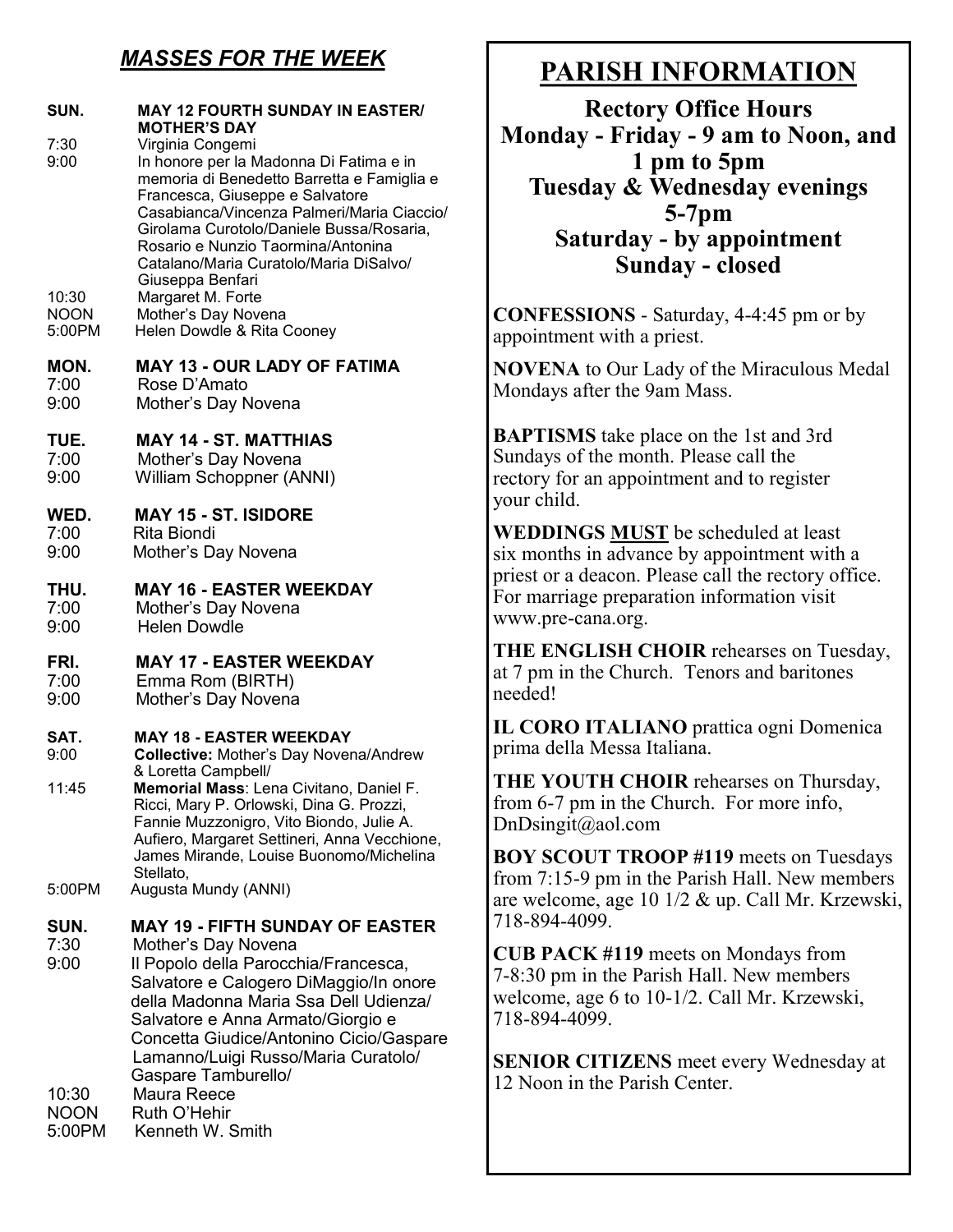# PLEASE PRAY FOR OUR SICK

Karen Guarascio, Connie Faccibene, Linda Frazier, Cari Ann Falk-LoBello, Glen Falk, Ronald Frazier, Robert Sabini, Lee Falk, Scott White, Baby McKinley Kelleher, Sean Harrison, Justin James Quirke, Elizabeth Ott, Dr. Joan Virostko, Alfie Poje, Carol Arevalo, Jim O'Driscoll, Victoria Lippolis, Mary Rigovich, Matteo Sabini, Charles Schaaf, Alvaro Andres Gonzalez, Luis Sanchez, Billy Gillespie, George McGarry, Cathie Greulich, Anthony Bruno, John Wert, Joseph Stubbs, Bob & Karen Schaefer, Michael Hirst, Mary Harrison, John Murphy, Anne McGinnis, Richard Santangelo, Norma Voyer, Vicky Turato, Adriana Caruso, Julio Pelaez, Maritza Gutierrez, Graciela Mora, Cindy Mulore, Salvatore Tuttolomondo, Gloria Mojica, Gloria Pemaj, Anne Gorian, Allen McConville, Joseph Simon, Jack Marchindiondo, Victoria Lippolis, The Scaturro Family, Joseph Siano, Louis Pitelli, Marion Caracciola, Vita Mazzola,

*The names will remain for 3 months, please call 718-326-1911 and ask for continued prayers.*

#### **Prayer Requests**

**Pray for vocations to the Priesthood and Religious Life.** 

**Please pray for our men and women from our Parish serving in the defense of our country: Lt. Col. Thomas Frohnhoefer Sgt. Robert A. Domenici** 



#### *WE RECALL OUR BELOVED DECEASED*

*Especially, Leo Burdyne, May they rest in Christ's Peace!*

## **MEMORIALS**

#### *WINE & HOSTS THIS WEEK*

*are offered in memory of Carol McDonald at the request of Carol & Patrick Gorman.*

#### *ALTAR CANDLES THIS WEEK*

*are offered in memory of Herta Kapp at the request of her parents.* 

#### *TABERNACLE LAMP THIS WEEK*

*are offered in memory of Sandra Slattery at the request of the Rectory Staff.*



*OUR LADY OF FATIMA MAY 13*

#### **TODAY'S READINGS**

 *Fourth Sunday in Easter*

Acts 13:14, 43-52 Ps 100:1-2, 3, 5 Rev 7:9, 14B-17 Jn 10:27-30

### **READINGS FOR THE WEEK**

Monday: Acts 11:1-18 Ps 42:2-3, 43:3, 4 Jn 10:1-10

 Tuesday: Acts 1:15-17, 20-26 Ps 113:1-2, 3-4, 5-6, 7-8 Jn 15:9-17

 Wednesday: Acts 12:24-13:5a Ps 67:2-3, 5, 6 and 8 Jn 12:44-50

 Thursday: Acts 13:13-25 Ps 89:2-3, 21-22, 25, 27 Jn 13:16-20

Ps 2:6-7, 8-9, 10-11ab

Jn 14:1-6

Friday: Acts 13:26-33

Saturday: Acts 13:44-52 Ps 98:1, 2-3ab, 3cd-4 Jn 14:7-14

 Sunday: Acts 14:21-27 Ps 145:8-9, 10-11, 12-13 Rev 21:1-5a Jn 13:31-33a, 34-35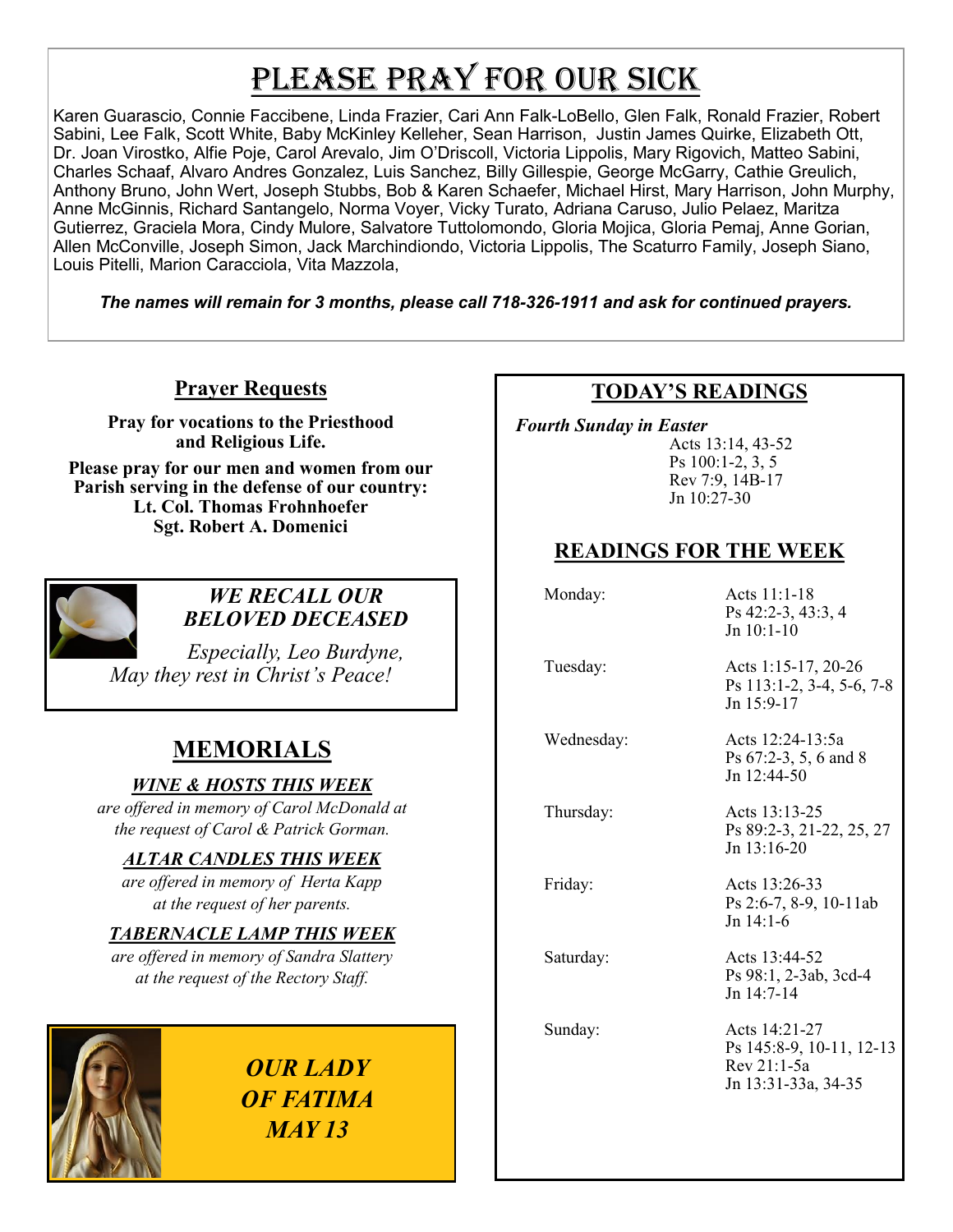#### **ST. MARGARET'S PARISHIONER NANCY MOTTO ENTERS CYO HALL OF FAME**

Induction Ceremony, Friday, May 31, 2019 at the Immaculate Conception Center. Mass is at 6:00pm followed by cocktail hour at 7:00pm, dinner and ceremony follow at 8:00pm. Tickets are \$125 p/p and include cocktail hour, open bar and dinner. Discounts for reserved tables. For more information and reservations contact Annmarie Creighton, **718-281-9548, acreighton@diobrook.org or** John Postel, **917-584-4712, Stm\_volleyball@aol.com**

## **Sexual Abuse Reporting**

Call the toll-free, NY State hotline, **1-800-342-3720,** or the toll-free, Diocesan number, **1-888-634-4499,** to report *any possible sexual abuse of children or adults* by anyone. Both lines are confidential.

#### **PARISH REGISTRATION**

 Very often, people come to the Rectory asking for a certificate or letter attesting to their being active members of our Parish. That's hard for us to do, if there is no record of their being registered.

 All families worshiping here at St. Margaret's are encouraged to register with the Rectory Offices. All you have to do is complete the following information and drop it into the collection basket. We'll take it from there.

| Name:    |                  |
|----------|------------------|
| Address: |                  |
|          |                  |
|          |                  |
| Phone #: | $\sqrt{2}$<br>۱– |

#### **"THE EUCHARIST"**

 We will offer a presentation of Bishop Barron's DVD series on the Eucharist, during the weeks of May 13, and 20.

 Bishop Barron examines three important aspects of this inexhaustibly rich Sacrament. The Eucharist as Sacred Meal, as Sacrifice, and as Real Presence. These elements unite us to our fellow Catholics in every sacred liturgy.

 The aim of this program is to increase understanding, promote reflection, and encourage practical action.

 Please consider listening to Bishop Barron speak on the beauty and importance of the Sacrament of the Eucharist, the Source and Summit of our lives as Catholics.



## **UPCOMING BLOOD DRIVE**

 St. Margaret Parish has sponsored many very successful

Blood Donation Drives in the past. There is still a **CRITICAL BLOOD SHORTAGE** and the New York Blood Center is asking for our help. St. Margaret Parish will be sponsoring a **BLOOD DRIVE** on **Sunday, June 2, 2019** from 9:00am until 3:00pm in the Parish Hall. To ensure that you will be able to donate blood, please remember to include foods rich in iron in your diet and to eat a good meal and drink plenty of fluids before you come.

 St. Margaret Parish blood donors have given the gift of life so generously in the past. **In 2018, a record 339 units of blood were collected at the St. Margaret Parish Blood Drives**. Please help us to keep up the good work - mark your calendar and plan on helping patients in need by making a blood donation once again. For more information and/or to make an appointment, please e-mail

**parishcalendar@aol.com**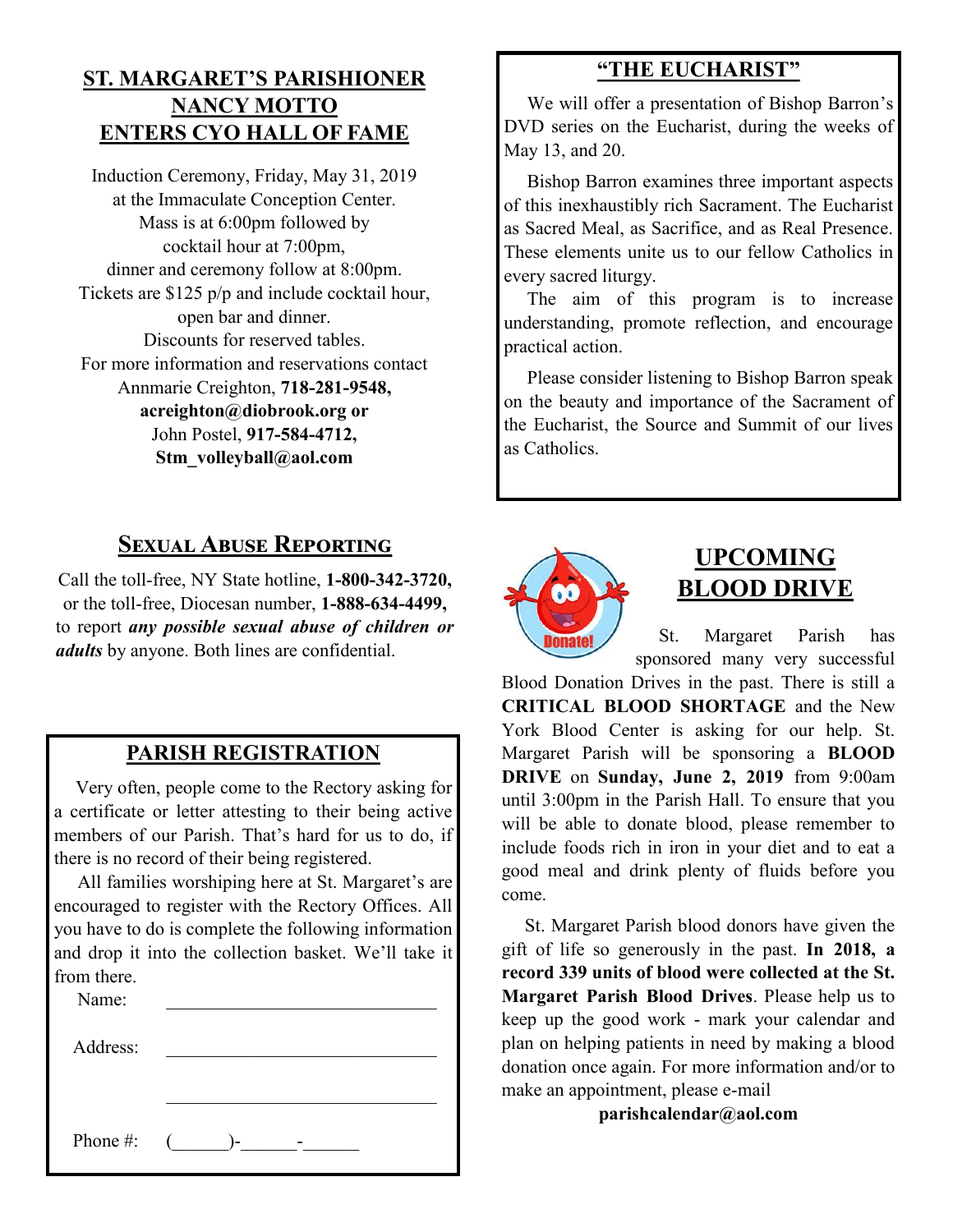## **~ St. Margaret Gift Shop ~**

Wednesdays, 12:00 - 4:00 pm Saturdays, 4:00 - 5:00 pm and Sundays, 9:00 am - 1:00 pm

We have a selection of religious goods: Rosaries - Medals - Gifts Crucifixes - Statues - Bibles other books **AND MORE!**

If we don't have it, we'll try to get it for you. The Gift Shop is located in the rectory. Please use the red side door in the parking lot. If the door is closed, please knock.

Contact us: **StMargGiftShop@yahoo.com**

## *~ Use Your Envelopes ~*

Please use your donation envelopes. We send out over 900 each mailing, costing the Parish (you!) several hundred dollars each time, but it appears that less than one sixth are being used. We cannot issue annual donation statements for tax purposes unless we have information provided on the envelopes.

### **ANNUAL CATHOLIC APPEAL**

 Our 2019 Annual Catholic Appeal continues to grow. So far, 105 families have pledged \$37,633 toward our goal of \$65,897. We're now over the 50% mark thanks to your generosity.

 This is a **Parish effort.** Please donate as your means allow, but give something. Use the envelopes mailed to you or available in church *to send your donation directly to the Appeals office.*

 **All funds donated for this Campaign are used only for the service of the people of our parish and Diocese.** 

## **~ Monthly Memorial Mass ~**

 A **bi-lingual (English and Italian) memorial Mass**  with music is celebrated each month for the repose of the souls of those who were buried from our church during the preceding month.

 While we no longer celebrate private memorial Masses, families who wish to have an annual or "month's mind" Mass offered for a loved one can join in this monthly celebration. Please contact the Rectory at 718-326-1911 to make the arrangements.

 **The next memorial Mass will be celebrated at 11:45 am this Saturday May 18. See the names listed on pg. 2.** 



## **THE ST. VINCENT FOOD PANTRY**

is located in the Convent 66-25 79th Place

#### **The Pantry is open every WEDNESDAY AND SATURDAY from 10:00 am to 12:00 Noon.**

*Our Food Pantry is in need of coffee, bottled juice, cooking oil, mayo, sugar, canned fruit, Chef Boy-ardee products. As always, thank you for your generosity!*

### **MOTHER'S DAY NOVENA**

 God knows, moms can use our prayers. In former times, children gave their mothers a "spiritual bouquet" by praying Rosaries or offering up Communions or Masses for them,



a beautiful way to remember and thank mom for all the love she'd shown us. We still can do that as adults.

 A novena of Masses will be celebrated May 12-20 for the spiritual benefit of all mothers so enrolled. Use your special envelope or the envelopes provided in church to enroll your mother, whether living or deceased, in your own spiritual bouquet.

 Also, some spiritual Mothers Day cards are available in church and in the Gift Shop. See the ad on page 5 for store hours.

 And don't forget our Mother, Mary! Pray the Rosary every day.